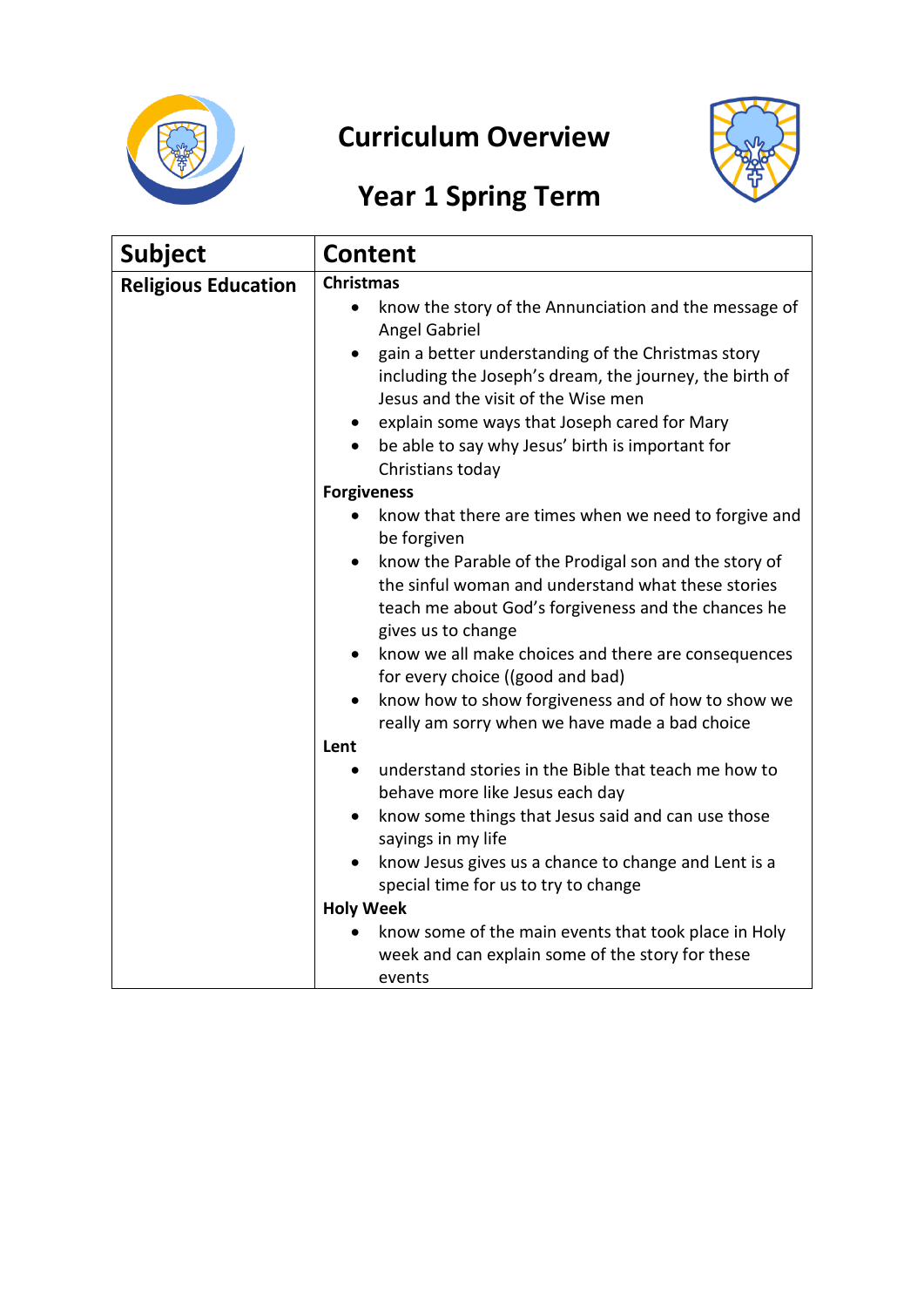| <b>RSE</b>     | <b>Created and Loved by God</b>                                                                                                                                                                                                                                                                                                                                                                                                                                                                                                                                                                                                                                                                                                                                                                                                                                                                                                                                                                                                                                                                                                                                                                                                                                                                |
|----------------|------------------------------------------------------------------------------------------------------------------------------------------------------------------------------------------------------------------------------------------------------------------------------------------------------------------------------------------------------------------------------------------------------------------------------------------------------------------------------------------------------------------------------------------------------------------------------------------------------------------------------------------------------------------------------------------------------------------------------------------------------------------------------------------------------------------------------------------------------------------------------------------------------------------------------------------------------------------------------------------------------------------------------------------------------------------------------------------------------------------------------------------------------------------------------------------------------------------------------------------------------------------------------------------------|
|                | The children will explore that we are uniquely made by a<br>loving God, that we have differences and similarities<br>(including physical differences between boys and girls),<br>key information about staying physically healthy,<br>understanding feelings and emotions, including strong<br>feelings such as anger, and the cycle of life from birth to<br>old age.                                                                                                                                                                                                                                                                                                                                                                                                                                                                                                                                                                                                                                                                                                                                                                                                                                                                                                                         |
| <b>English</b> | <b>Phonics:</b> Phase 4 and 5 Letters and Sounds                                                                                                                                                                                                                                                                                                                                                                                                                                                                                                                                                                                                                                                                                                                                                                                                                                                                                                                                                                                                                                                                                                                                                                                                                                               |
|                | Reading:<br>decode unfamiliar words<br>use different strategies to work out unfamiliar words<br>$\bullet$<br>reading for comprehension<br>$\bullet$<br>Writing:<br><b>Stories with familiar settings</b><br>write what someone says in a speech bubble.<br>write in complete sentences with correct punctuation.<br>$\bullet$<br>use a capital 'I' for the personal pronoun<br>sequence sentences to form short narratives<br><b>Fantasy stories</b><br>use drama to investigate characters and events<br>develop story telling language and technique<br>write a list of adjectives to describe a character<br>$\bullet$<br>use and or but to form compound sentences<br><b>Information texts</b><br>sort books according to whether they are fiction/ non-<br>fiction<br>understand how to find information in a non-fiction<br>book<br>understand the difference between a label and a<br>caption<br>identify questions and understand that they are<br>demarcated with question marks<br><b>Instructions</b><br>give clear oral instructions to a partner<br>extend a sentence using words like 'and' and 'because'<br>write in complete sentences<br>$\bullet$<br>sequence sentences to make a narrative<br><b>Pattern and rhyme</b><br>write new words and phrases to create a list poem |
|                | perform a poem to others<br>Poems about nature                                                                                                                                                                                                                                                                                                                                                                                                                                                                                                                                                                                                                                                                                                                                                                                                                                                                                                                                                                                                                                                                                                                                                                                                                                                 |
|                | write questions, and punctuate using a question mark                                                                                                                                                                                                                                                                                                                                                                                                                                                                                                                                                                                                                                                                                                                                                                                                                                                                                                                                                                                                                                                                                                                                                                                                                                           |
|                | read and understanding the structure of a haiku.<br>$\bullet$                                                                                                                                                                                                                                                                                                                                                                                                                                                                                                                                                                                                                                                                                                                                                                                                                                                                                                                                                                                                                                                                                                                                                                                                                                  |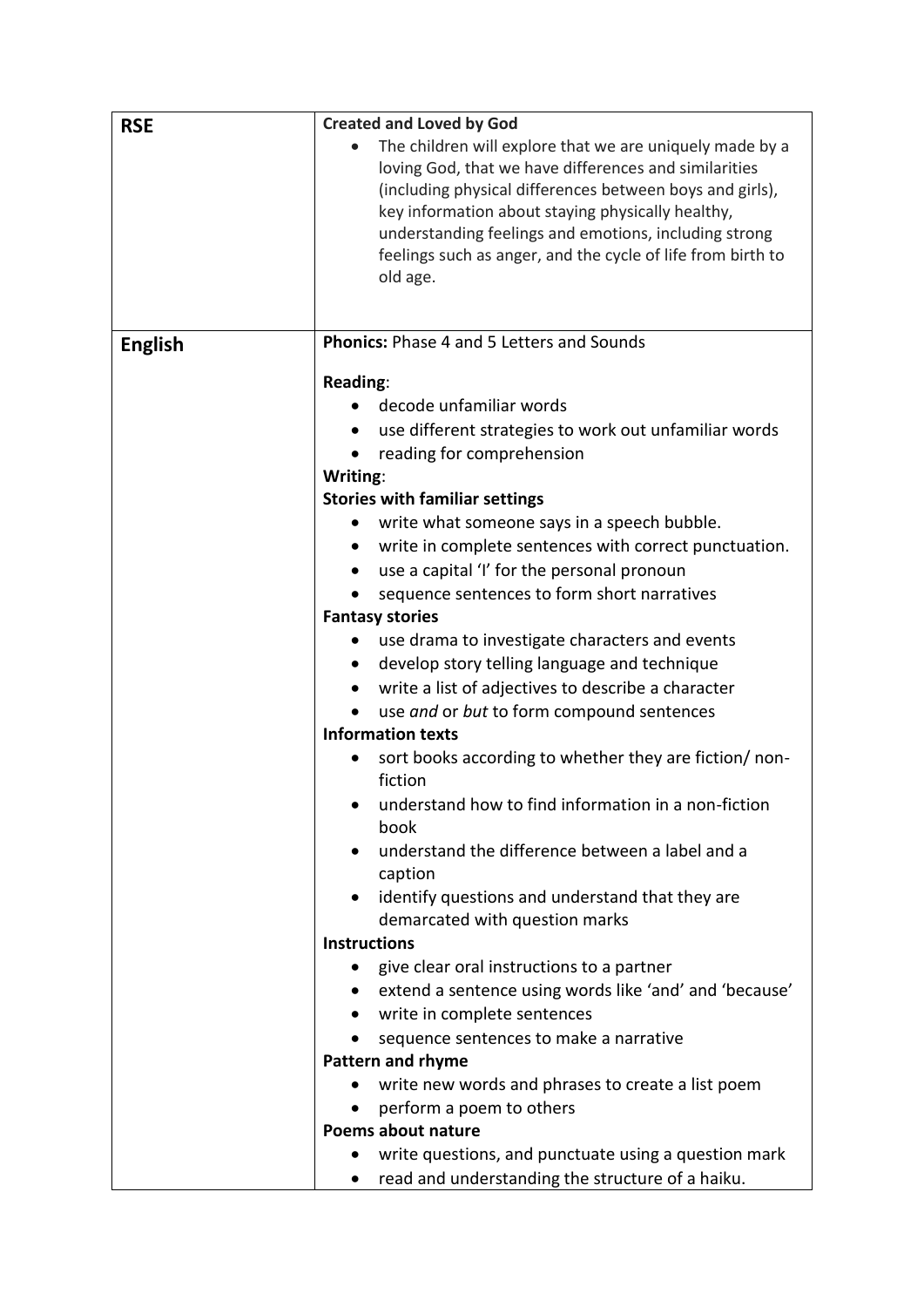|                    | read and responding to haiku, giving reasons for<br>$\bullet$                                                |
|--------------------|--------------------------------------------------------------------------------------------------------------|
|                    | preferences                                                                                                  |
|                    | contribute to a class haiku                                                                                  |
|                    |                                                                                                              |
|                    | <b>Grammar, Punctuation and Spelling:</b>                                                                    |
|                    | write 'on the line'<br>$\bullet$                                                                             |
|                    | letter 'size' - tall letters tall and small letters small<br>$\bullet$                                       |
|                    | regular use of capital letters and full stops.                                                               |
|                    | regularly write in sentences - a minimum of 4 sentences                                                      |
|                    | in each piece of work                                                                                        |
|                    | all standard 1 punctuation correctly used<br><b>Addition and Subtraction</b>                                 |
| <b>Mathematics</b> | $\bullet$                                                                                                    |
|                    | represent and use number bonds and related<br>subtraction facts within 20                                    |
|                    | read, write and interpret mathematical statements                                                            |
|                    | involving addition $(+)$ , subtraction $(-)$ and equals $(=)$                                                |
|                    | signs                                                                                                        |
|                    | add and subtract one-digit and two-digit numbers to                                                          |
|                    | 20, including zero                                                                                           |
|                    | solve one step problems that involve addition and                                                            |
|                    | subtraction, using concrete objects and pictorial                                                            |
|                    | representations, and missing number problems such as                                                         |
|                    | $7 = \square - 9$                                                                                            |
|                    | <b>Place Value (within 50)</b>                                                                               |
|                    | count to 50 forwards and backwards, beginning with 0<br>$\bullet$                                            |
|                    | or 1, or from any number.                                                                                    |
|                    | count, read and write numbers to 50 in numerals<br>$\bullet$                                                 |
|                    | given a number, identify one more or one less<br>$\bullet$                                                   |
|                    | identify and represent numbers using objects and<br>pictorial representations including the number line, and |
|                    | use the language of: equal to, more than, less than                                                          |
|                    | (fewer), most, least                                                                                         |
|                    | count in multiples of twos, fives and tens                                                                   |
|                    | <b>Length and Height</b>                                                                                     |
|                    | measure and begin to record lengths and heights                                                              |
|                    | compare, describe and solve practical problems for:                                                          |
|                    | lengths and heights (for example, long/short,                                                                |
|                    | longer/shorter, tall/short, double/half)                                                                     |
|                    | <b>Weight and Volume</b>                                                                                     |
|                    | measure and begin to record mass/weight, capacity and<br>volume                                              |
|                    | compare, describe and solve practical problems for                                                           |
|                    | mass/weight: [for example, heavy/light, heavier than,                                                        |
|                    | lighter than]; capacity and volume [for example,                                                             |
|                    | full/empty, more than, less than, half, half full, quarter]                                                  |
|                    |                                                                                                              |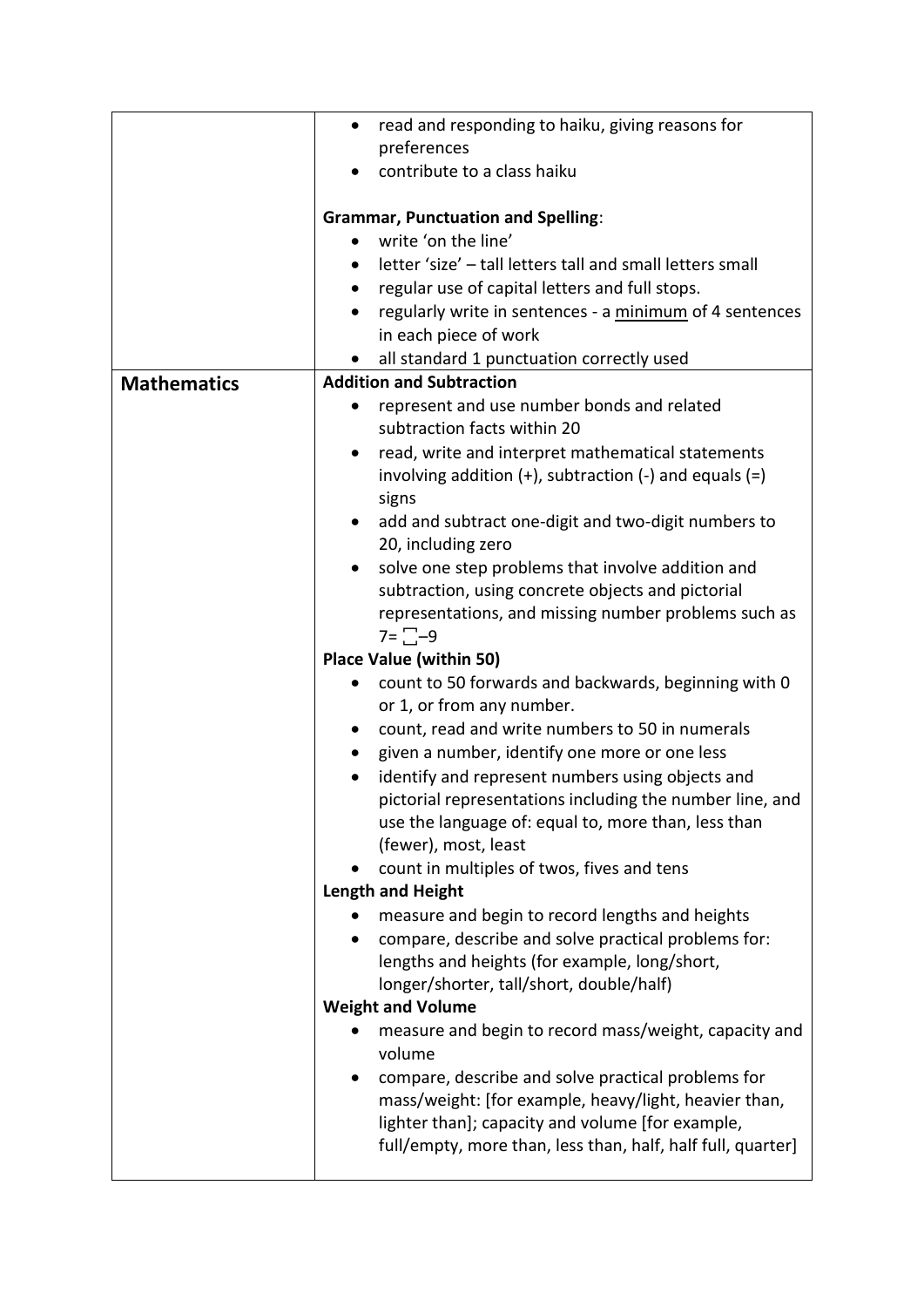| <b>Biology</b>   | <b>Animals and humans</b>                                                                                                    |
|------------------|------------------------------------------------------------------------------------------------------------------------------|
|                  | identify and name-including amphibian, reptile, vertebrate,<br>$\bullet$<br>invertebrate                                     |
|                  | name: carnivores, omnivores, herbivores<br>$\bullet$                                                                         |
|                  | identify and name body parts<br>$\bullet$                                                                                    |
|                  |                                                                                                                              |
|                  |                                                                                                                              |
| <b>Computing</b> | Unit 4 - Lego Builders Lesson<br><b>Following Instructions</b>                                                               |
|                  | Children know that to achieve the effect they want when<br>building something, they need to follow accurate<br>instructions. |
|                  | Children know that by following the instructions correctly,<br>$\bullet$<br>they will get the correct result.                |
|                  | Children know that an algorithm is a precise, step-by-step<br>$\bullet$                                                      |
|                  | set of instructions used to solve a problem or achieve an                                                                    |
|                  | objective.<br>Following and Creating Simple Instructions on the Computer.                                                    |
|                  |                                                                                                                              |
|                  | Children can follow instructions in a computer program.                                                                      |
|                  | Children can explain the effect of carrying out a task with<br>$\bullet$                                                     |
|                  | no instructions.                                                                                                             |
|                  | Children know that computers need precise instructions                                                                       |
|                  | to follow.                                                                                                                   |
|                  | Children know that an algorithm written for a computer to<br>follow is called a program.                                     |
|                  | To consider how the order of instructions affects the result.                                                                |
|                  | Children understand how the order in which the steps of a                                                                    |
|                  | recipe are presented affects the outcome.<br>Children can organise instructions for a simple recipe.                         |
|                  | Children know that correcting errors in an algorithm or                                                                      |
|                  | program is called 'debugging'.                                                                                               |
|                  | <b>Unit 5: Maze Explorers</b><br><b>Challenges 1 and 2</b>                                                                   |
|                  | Children know how to use the direction keys in 2Go to                                                                        |
|                  | move forwards, backwards, left and right.                                                                                    |
|                  | Children know how to add a unit of measurement to the<br>$\bullet$                                                           |
|                  | direction in 2Go Challenge 2.                                                                                                |
|                  | Children know how to undo their last move.<br>$\bullet$                                                                      |
|                  | Children know how to move their character back to the                                                                        |
|                  | starting point.                                                                                                              |
|                  | <b>Challenges 3 and 4</b>                                                                                                    |
|                  | Children can use diagonal direction keys to move the<br>$\bullet$                                                            |
|                  | characters in the right direction.<br>Children know how to create a simple algorithm.<br>$\bullet$                           |
|                  | Children know how to debug their algorithm.<br>$\bullet$                                                                     |
|                  | <b>Challenges 5 and 6</b>                                                                                                    |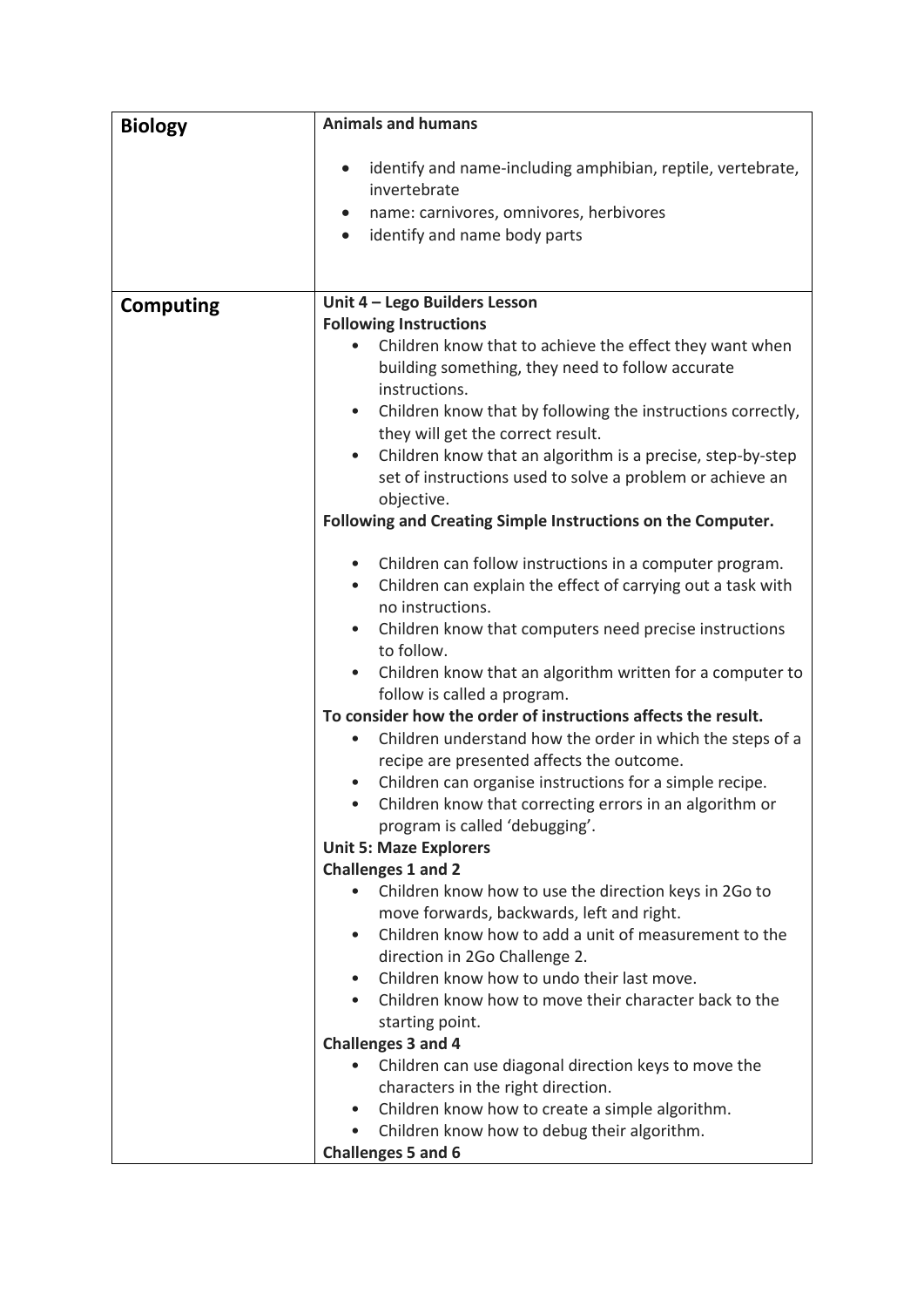| Children can use the additional direction keys to create a<br>$\bullet$ |
|-------------------------------------------------------------------------|
| new algorithm.                                                          |
| Children can challenge themselves by using the longer                   |
| algorithm to complete challenges.                                       |
| <b>Setting More Challenges</b>                                          |
| Children can change the background images in their                      |
| chosen challenge and save their new challenge.                          |
| Children have tried each other's challenges.<br>$\bullet$               |
| <b>Unit 6: Animated Story Books Lesson</b>                              |
| <b>Drawing and Creating</b>                                             |
| Children know the difference between a traditional book<br>$\bullet$    |
| and an e-book.                                                          |
| Children can use the different drawing tools to create a                |
| picture on the page.                                                    |
| Children can add text to a page.<br>$\bullet$                           |
| <b>Animation</b>                                                        |
| Children can open previously saved work.<br>$\bullet$                   |
| Children can add an animation to a page.                                |
| Children can play the pages created.<br>$\bullet$                       |
| Children can save changes and overwrite the file.<br>$\bullet$          |
| Sounds and More!<br>$\bullet$                                           |
| Children can add a sound to the page.<br>$\bullet$                      |
| Children can add voice recording to the page.<br>$\bullet$              |
| Children can create music for a page.<br>$\bullet$                      |
| <b>Making a Story</b>                                                   |
| Children can add a background to the page.                              |
| Children can use the additional drawing tools on My Story               |
| mode.                                                                   |
| Children can change the font style and size.                            |
| <b>Copy and Paste</b>                                                   |
| Children can use the copy and paste function to add more                |
| pages to their animated e-book.                                         |
|                                                                         |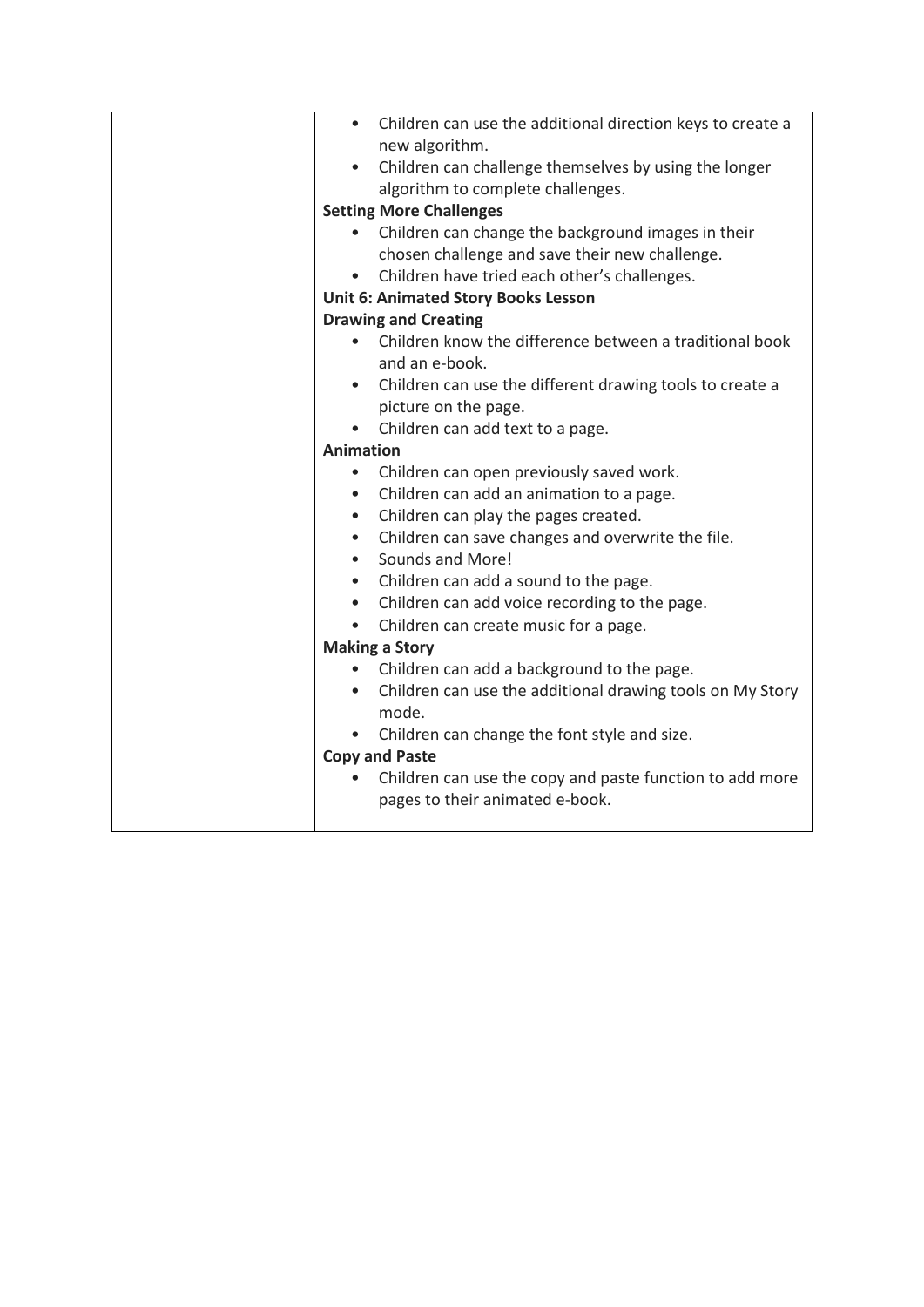## **Creative Curriculum:**

We deliver the following subjects through whole school topics and they are collectively referred to as the Creative Curriculum: Art and Design, Design Technology, Geography, History and Music. Each term the whole school follow a topic theme incorporating many curriculum areas with a particular focus on one of the Creative Curriculum subjects. (See Creative Curriculum Two Year Cycle).

| <b>YEAR A</b><br><b>Spring: Leaders</b><br>Main focus: History- Compare two famous<br>artists: Pieter Bruegel the Elder and LS Lowry<br>identify some similarities and<br>differences between ways of life in<br>different periods<br>find answers to some simple<br>questions about the past from<br>simple sources of information<br>describe some simple similarities<br>$\bullet$<br>and differences between artefacts<br>make comparisons between the<br>$\bullet$<br>lives and achievements of two<br>famous people<br>ask and answer simple questions<br>about the past | <b>YEAR B</b><br><b>Spring: Water</b><br>Main focus: Geography - Weather<br><b>Around the World</b><br>ask simple geographical questions<br>e.g. What is it like live in this place?<br>make simple maps and plans e.g.<br>pictorial place in a story<br>describe seasonal weather changes<br>understand some differences in<br>weather patterns around the world<br>know how clothing and activities<br>$\bullet$<br>change depending on weather<br>conditions |
|--------------------------------------------------------------------------------------------------------------------------------------------------------------------------------------------------------------------------------------------------------------------------------------------------------------------------------------------------------------------------------------------------------------------------------------------------------------------------------------------------------------------------------------------------------------------------------|-----------------------------------------------------------------------------------------------------------------------------------------------------------------------------------------------------------------------------------------------------------------------------------------------------------------------------------------------------------------------------------------------------------------------------------------------------------------|
| Secondary focus: Geography - Weather<br><b>Around the World</b><br>ask simple geographical questions<br>e.g. What is it like live in this place?<br>make simple maps and plans e.g.<br>$\bullet$<br>pictorial place in a story<br>ask and answer relevant basic<br>$\bullet$<br>questions about the past name,<br>describe and compare familiar<br>places<br>link their homes with other places<br>in their local community                                                                                                                                                    | <b>Secondary focus: History- Compare two</b><br>famous artists Monet and Turner<br>identify some similarities and<br>$\bullet$<br>differences between ways of life in<br>different periods<br>find answers to some simple<br>$\bullet$<br>questions about the past from<br>simple sources of information<br>describe some simple similarities<br>$\bullet$<br>and differences between artefacts<br>ask and answer relevant basic<br>questions about the past    |
| <b>Invasion Games (Hockey)</b><br><b>Physical Education</b><br><b>Learning Outcomes:</b>                                                                                                                                                                                                                                                                                                                                                                                                                                                                                       |                                                                                                                                                                                                                                                                                                                                                                                                                                                                 |

| • To move fluently, changing direction & speed easily. |  |
|--------------------------------------------------------|--|
| • To use different movements, speeds & pathways.       |  |
| • To recognise space in games.                         |  |